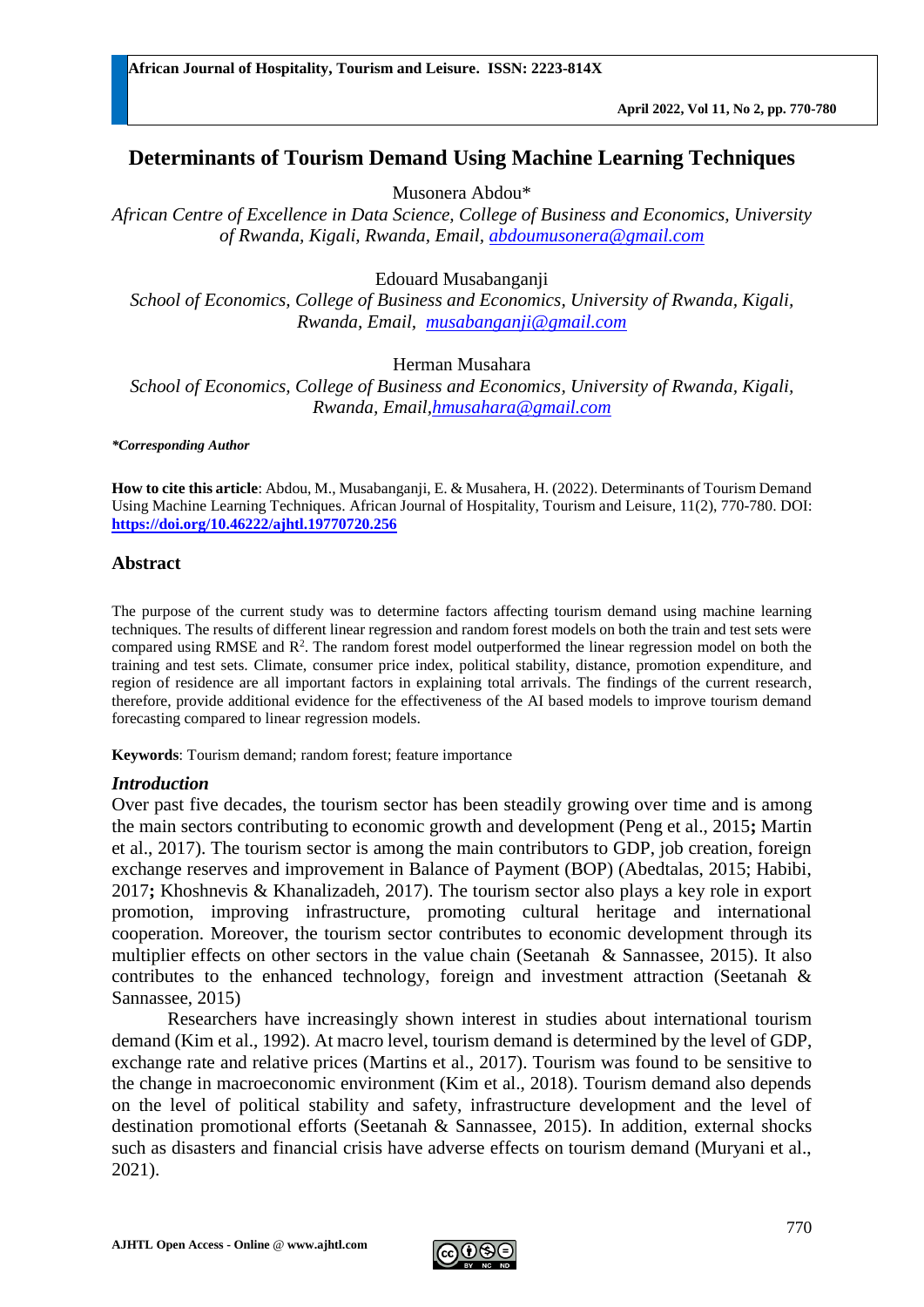

Methodological issues and variations in findings have made researchers deploy efforts to identify the sources of differences in tourism demand estimates and methodological issues in predicting tourism demand elasticities (Rosselló et al., 2005). The results of metadata analysis revealed that the variability of estimates in tourism demand modelling can be attributed to the estimation methods used, frequency of data, model specification, destination, time period covered and the sample size (Peng et al., 2015)

Though several attempts have been made to identify the determinants of tourism demand (Claveria et al., 2015; Huang & Hao, 2021; Kilimci et al., 2019; Law, 2000), the application of machine learning techniques to identify the determinants of tourism demand has been given little attention. Therefore, the current study compares the results of Radom forest and linear regression models using RMSE and R- squared to identify factors affecting tourism demand. The remainder of the paper is organized as follows: the next section focuses on the literature review. Section three describes data sources, model specifications and methods used for data analysis. Section four discusses the results and findings of the study. The last section focuses on the conclusions and proposed areas of future research.

#### *Literature review*

Analyzing factors affecting tourism demand plays a key role to understand current and future trends, and thus be able to better predict future tourism demand (Peng et al., 2015). Over the past five decades, a rampant and consistent growth of the tourism sector has attracted the interest of many researchers to model and predict the future demand behavior of tourists (Crouch,1994; Lim, 1997**;** Peng et al., 2014; Peng et al., 2015**;** Song & Li, 2008; Witt & Witt,1995; Dogru et al., 2017). A growing number of researchers have increasingly shown interest in studies about new developments in tourism demand modeling overtime (Khoshnevis& Khanalizade, 2017) and as a result, new theoretical and methodological developments have emerged. The variability of estimates in tourism demand modeling were found to widely vary in terms of model specification, period of time covered, data used, estimation method used, destinations and origins (Khoshnevi & Khanalizadeh, 2017).

#### *Theoretical foundation*

Tourism is defined as the consumption of goods and services by tourists at specific destination **(**Permatasari & Padilla, 2020). The uniqueness of tourism products results from the fact that it consists of interlinked goods (complex value chain) of which production and consumption occur concurrently (Rosselló et al., 2005). One common feature of tourism products and consumer goods is that both are not frequently consumed as it takes time for tourists to gather information about destinations, and as a result, tourists tend to limit their choices to the destinations they have enough information about (Vanegas et al., 2020).

The nature and attributes of the tourism product affect tourism demand elasticities in the following ways : (1) Tourists bear risks resulting from the purchase of international tourism that involves the buyer (tourist) and the seller from different destinations; (2) Destinations consist of a set of tourism products that include a wide range of attractions and experiences, which makes it hard for the buyers ( tourists) to make a decision; (3) Tourism demand involves travel experience due to distance and costs involved from origin to destination.; (4) Exchange rate and product pricing are critical elements as tourists are obliged to make transactions in foreign currencies (Adeola et al., 2018).

Tourism demand is built on the theory of consumer demand (Peng et al., 2015; Adeola et al., 2018). The consumer (tourist) decision to travel or not to travel to a specific destination and cost-benefit analysis about alternative destinations reflect microeconomic theory. Tourism demand also reflects properties of the demand function such as homogeneity, symmetry and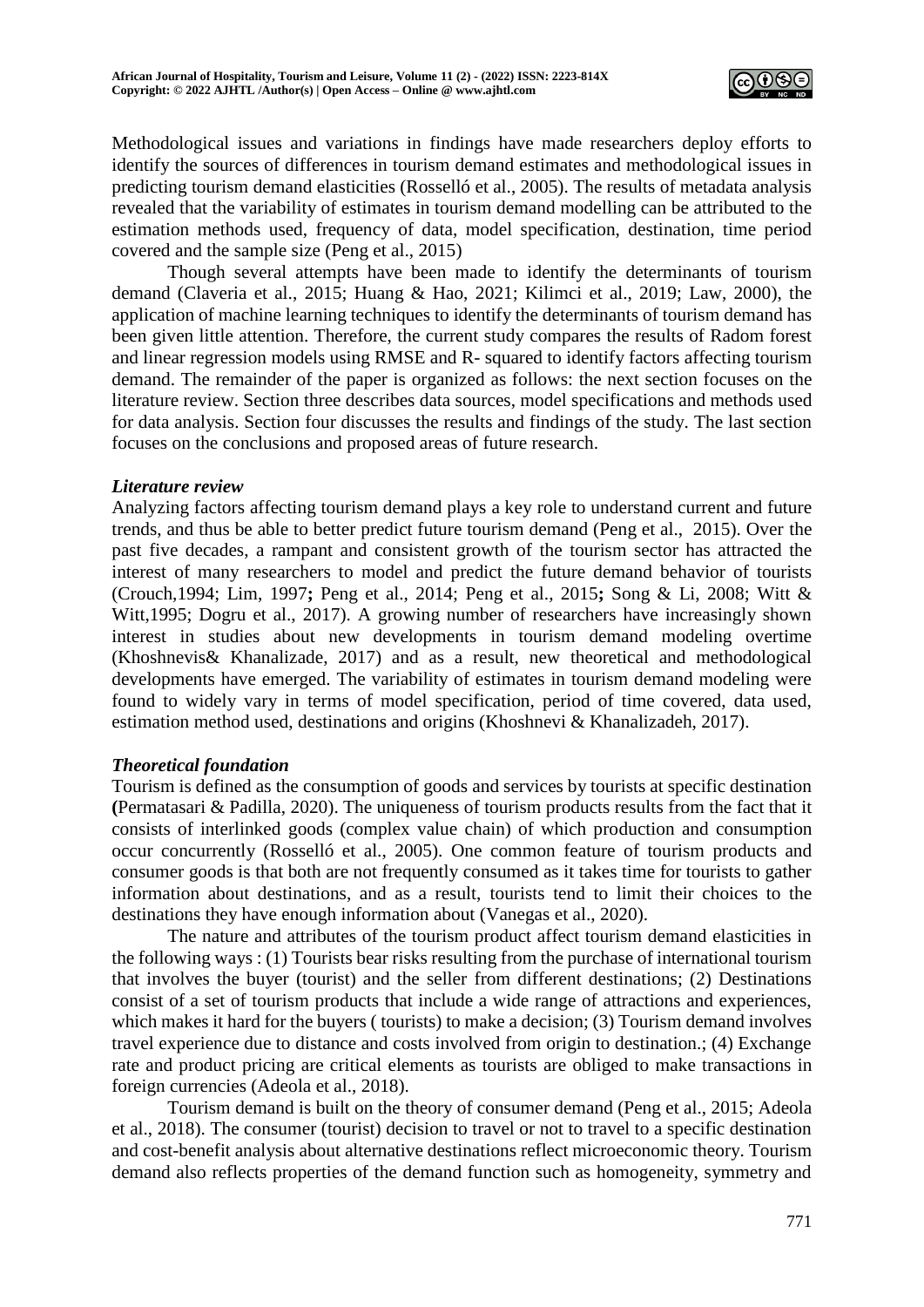

adding-up (Peng et al., 2015; Adeola et al., 2018), tourism demand is expressed as a function of tourist purchasing power (income), own prices and prices of alternative destinations, economic and non-economic factors, government regulations (Martins et al., 2017), demographic factors and social cultural factors (Khoshnevis & Khanalizadeh, 2017).

#### *Development of research in tourism economics*

Before the 1990s, researchers had paid little attention to tourism demand modelling. From 1995, however, new developments in tourism demand emerged. In 1995, Tourism Economics Journal was established and the International Association for Tourism Economics was created in 2007 (Dwyer et al., 2011)**.** Four major trends can be observed from the analysis of existing empirical findings in tourism economics. (1) Empirical studies in tourism economics have followed several avenues and the methodologies used tend to vary across different studies. Key research topics that arose include: tourism modelling and forecasting, economic impact of tourism and tourism industry analysis**;** (Stabler et al., 2009); (2) Several research areas of interest have arisen to test economic theories such as game theory, the economics of climate change and chaos theory. (3) There still exist grey research areas such as ecological economics and sustainable development, and poverty reduction, and this was due to methodological issues and sophistication involved in tourism demand modelling. (4) Tourism demand has been quantitative and as a result, the produced body of knowledge does not address existing realworld challenges in the tourism sector in a more holistic way given the complex nature of tourism products. Therefore, there is a need for new and diversified methods and methodologies to contribute to the theory development in tourism economics that has been so far overlooked (Dwyer et al., 2011)

Research about tourism demand modelling has recently followed new directions. This was motivated by the introduction of the hedonic pricing models, and discrete choice related studies (Chen, & Rothschild, 2010**;** Sinclair, 1998; Clewer et al., 1992; Papatheodorou, 2002). More recently, new developments emerged using panel data to evaluate different types of tourism markets (Naudé & Saayman, 2005; Van Der Merwe & Saayman, 2008). With the development of research in tourism economics, tourism demand modelling is increasingly becoming more complicated in terms of study-specific contexts, datasets used, model specification and model estimation techniques and more attempts are more likely to be made to refine econometric models and techniques to improve theoretical foundation and respond to the aspirations of researchers and decision-makers to better model and predict tourism demand (Dwyer et al., 2011)

## *Variability in tourism demand estimates and methodological approaches*

In most of the empirical studies about international tourism demand, income elasticities were expected to have positive signs, while price elasticities of demand were supposed to have a negative signs. The deviation from the expected signs would be attributed to factors such as estimation errors, countries of origin and destinations and methodological issues (Crouch, 1992) Tourism demand elasticities were found to vary as a result of varied dummy variables used to capture different effects, the complexity involved in pricing tourism products given its nature, a mixture of prices and income measures used, origin countries and alternative destinations, methodological approaches (Crouch, 1992**;** Crouch, 1994). The extent of variation in tourism demand elasticities also depends on estimation methods used, data measurements, the sample size, and the period of time covered (Peng et al., 2015).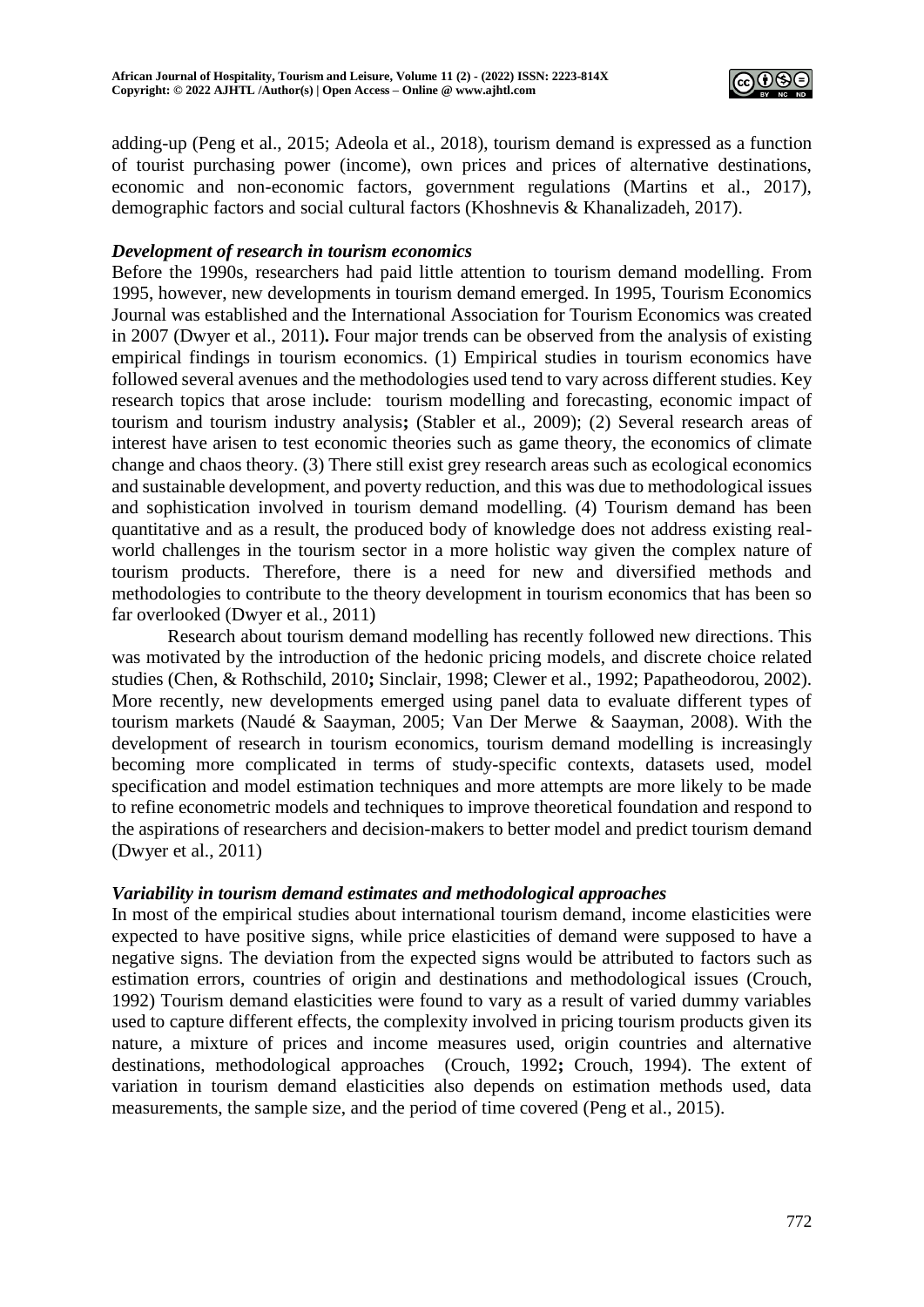

## *Determinants of tourism demand*

Over past two decades, a growing number of researchers have attempted to predict tourism demand and the main determinants of tourism demand that were used in most the studies include income per capita, price in destination country (Consumer price index), relative prices, transport costs (Peng et al., 2015; Magableh & Kharabsheh, 2013; Adeola et al. , 2018; Dwyer et al., 2011; Kim et al., 2018; Vanegas et al., 2020; Kumar et al., 2019; Wu et al., 2017; Agyeiwaah & Adongo, 2016; Adeola et al., 2018); Price of substitute or alternative destinations and financial crisis (Agyeiwaah & Adongo, 2016; Kumar et al., 2020; Wu et al., 2017; Tang & Tan,2016); travel distance (Tatoglu & Gul, 2019; Permatasari & Padilla, 2020; Kumar et al., 2020; Tavares & Leitao, 2017) ; exchange rate (Martins et al., 2017; Permatasari & Padilla, 2020; Dwyer et al., 2011; Adeola et al., 2018 ; Vanegas et al., 2020; Kumar et al., 2020; Wu et al., 2017; Tavares & Leitao, 2017) ; population size (Peng et al., 2015; Agyeiwaah & Adongo, 2016; Martins et al., 2017; Tatoglu & Gul, 2019; Agyeiwaah & Adongo, 2016; Vanegas et al., 2020; Kumar et al., 2020; promotion expenditures (Peng et al., 2015; Adeola et al., 2018; Dwyer et al., 2011; Otero-Giráldez et al., 2012; Seetanah & Sannassee, 2015; Vanegas et al., 2020 ; Wu et al., 2017); climate (Peng et al., 2015 ; Adeola et al. , 2018; Otero-Giráldez et al., 2012; Kumar et al., 2020; Tavares & Leitao, 2017; political stability (Peng et al., 2015; Permatasari & Padilla , 2020; Dwyer et al., 2011; Vanegas et al., 2020; Tang & Tan, 2016 ; Tavares & Leitao, 2017); infrastructure (Magableh & Kharabsheh, 2013; Permatasari & Padilla , 2020; Adeola et al., 2018); One- off events (Peng et al., 2015; Dwyer et al., 2011; Kim et al., 2018 ; Tang & Tan , 2016) ; Taste and Preferences (Peng et al. , 2015; Agyeiwaah & Adongo, 2016 ; (Adeola et al. , 2018) ; Lagged Values of the Dependent and Independent Variables (Peng et al., 2014) ; Tatoglu& Gul, 2019; Adeola et al. , 2018; Kumar, 2020) ; visa-free entry (Tatoglu & Gul, 2019) .Other determinants of tourism demand that were not frequently used include Unemployment (Adeola et al., 2018); Level of accommodation (Permatasari & Padilla, 2020); Peng et al., 2015); Education level of the tourist (Peng et al., 2014). However, all these studies failed to provide new evidence for the application of machine learning techniques to identify factors affecting tourism demand.

# **Methodology**

## *Data sources*

The dataset used in the current study consist of 9348 monthly observations that were collected from various sources. The latter include national and international data sources as indicated in the table below:

| <b>Variable</b>                        | Data source                                       |
|----------------------------------------|---------------------------------------------------|
| Tourism arrivals by purpose and origin | Rwanda Development Board (RDB)                    |
| Consumer Price Index (CPI)             | National Institute of Statistics of Rwanda (NISR) |
| Exchange rate                          | <b>IMF</b> database                               |
| Temperature                            | Rwanda Meteorology Agency                         |
| Precipitation                          | Rwanda Meteorology Agency                         |
| Promotion expenditure                  | Rwanda Development Board (RDB)                    |
| Distance                               | Google using distance calculator                  |
| Political stability Index              | GlobalEcomony.com                                 |

Table 1. variables and data sources

## *Methods*

Though several attempts have been made to identify factors affecting tourism demand (Claveria et al., 2015; Huang & Hao, 2021; Kilimci et at., 2019; Law, 2000), the main focus has been put on forecasting tourism arrivals using various machine learning techniques such deep learning approach (Kilimci et al., 2019), back propagation (Law, 2000), search engine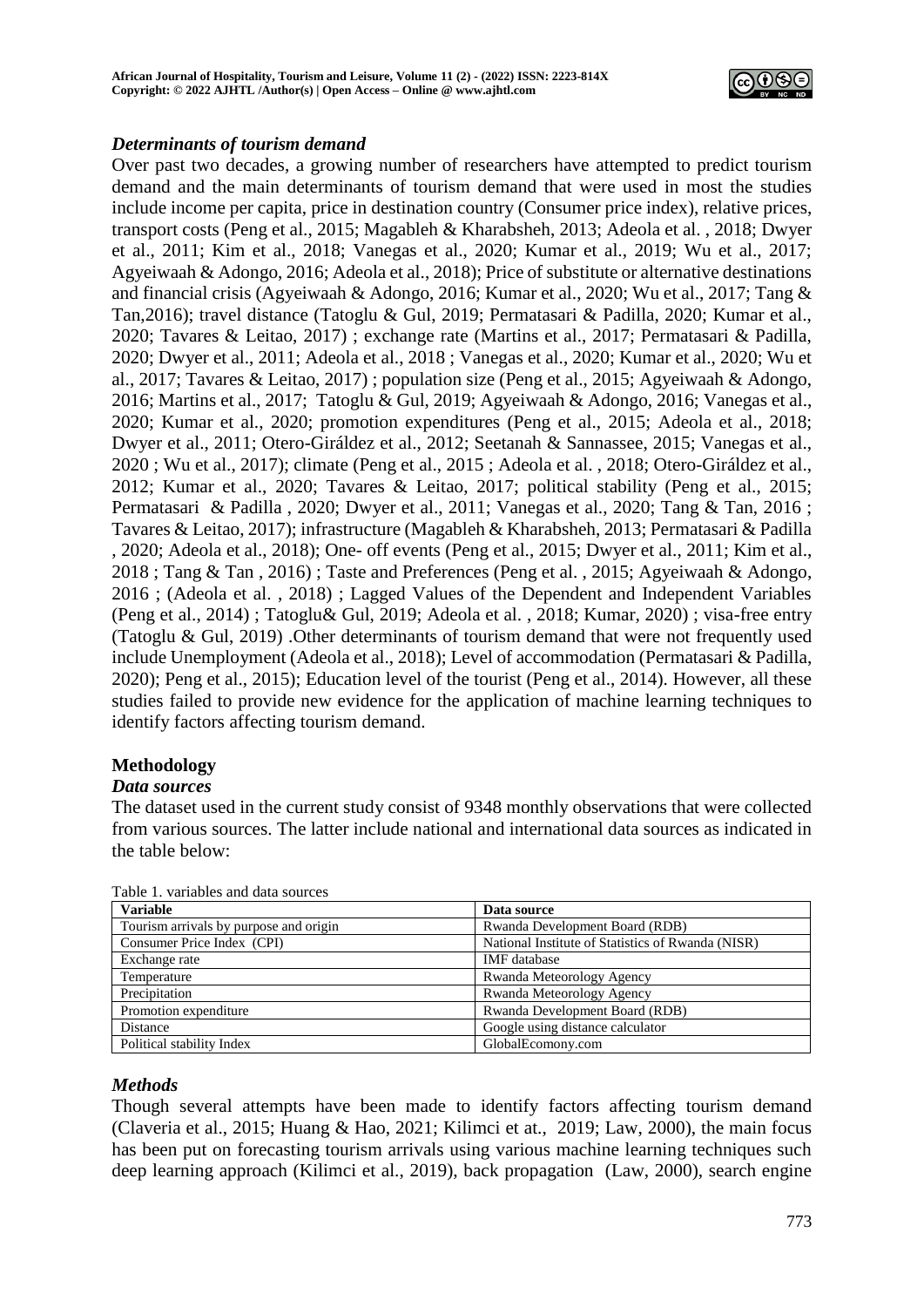

and ensemble support vector regression (Huang & Hao, 2021) and Artificial Neural Network Models (Claveria et al., 2015). Therefore, the current study compares the results of Radom forest and linear regression using RMSE and R- squared to identify the main determinants of tourism demand. Random forest modes have recently stimulated the interest of researchers from a variety of industries (Genuer et al., 2017; Hapfelmeier & Ulm, 2014). They are appreciated because they can handle large amounts of data to extract small sets of variables and ascertain variable relevance (Matin et al., 2018). One of the AI-based forecasting techniques is the regression tree. Because of their non-parametric structure, they can easily create regression trees, which is a significant advantage (Cankurt, 2016). Decision Trees (DTs) are a nonparametric supervised learning algorithm that can be used to solve classification and regression problems (Wang et al. 2004).

Econometric forecasting models have played a significant role in tourism demand forecasting research over the last five decades. In the most basic econometric forecasting model, a single static regression is used (SR). The main goal of such fundamental models is to determine how various variables contribute to the current values. To avoid the spurious regression problem, the variables in these regressions are normally expected to be stationary. This category contains many of the early studies on tourism demand (Martin & Witt, 1988). In recent years, linear regression has thus been used as a standard for evaluating tourism demand forecasting.

# *Variables definition*

| Variable name                      | Variable description                                                  |
|------------------------------------|-----------------------------------------------------------------------|
| pol_sta                            | Political Stability index                                             |
| CPI rda                            | Consumer Price Index in Rwanda (USD)                                  |
| prec rda                           | Monthly Precipitation (mm)                                            |
| prom_exp_rda                       | Monthly promotion expenditure (USD)                                   |
| temp rda                           | Temperature $(0^{\circ}C)$                                            |
| dist rda                           | Distance between Rwanda and the country of origin of the tourist (km) |
| trend                              | Trend used to capture the effects of time on tourism arrivals         |
| Month January                      | January                                                               |
| Month_February                     | February                                                              |
| Month March                        | March                                                                 |
| Month_April                        | April                                                                 |
| Month May                          | May                                                                   |
| Month June                         | June                                                                  |
| Month_July                         | July                                                                  |
| Month August                       | August                                                                |
| Month_September                    | September                                                             |
| Month October                      | October                                                               |
| Month November                     | November                                                              |
| Month December                     | December                                                              |
| RegionofResidence orig Africa      | America                                                               |
| RegionofResidence_orig_Americas    | America                                                               |
| RegionofResidence orig Asia        | Asia                                                                  |
| RegionofResidence_orig_Europe      | Europe                                                                |
| RegionofResidence orig Middle East | Middle East                                                           |
| RegionofResidence orig South Asia  | South Asia                                                            |
| ModeofTransport_Air                | Air Transport                                                         |
| ModeofTransport Road               | Road Transport                                                        |
| PurposeOfVisit_Business            | <b>Business</b>                                                       |
| PurposeOfVisit Conference          | Conference                                                            |
| PurposeOfVisit Education           | Education                                                             |
| PurposeOfVisit_Holiday             | Holidays                                                              |
| PurposeOfVisit Medical             | Medical                                                               |
| PurposeOfVisit_Mission             | Official mission                                                      |
| PurposeOfVisit Other               | Others                                                                |
| PurposeOfVisit_Resident            | Resident                                                              |
| PurposeOfVisit Transit             | Transit                                                               |
| PurposeOfVisit Visit               | Visit to Friends and relatives                                        |
| $covid-19$ 0                       | $Covid-19$                                                            |
| visa 0                             | Introduction of VISA in 2018                                          |
| visa 1                             | Introduction of VISA in 2018                                          |

 $T$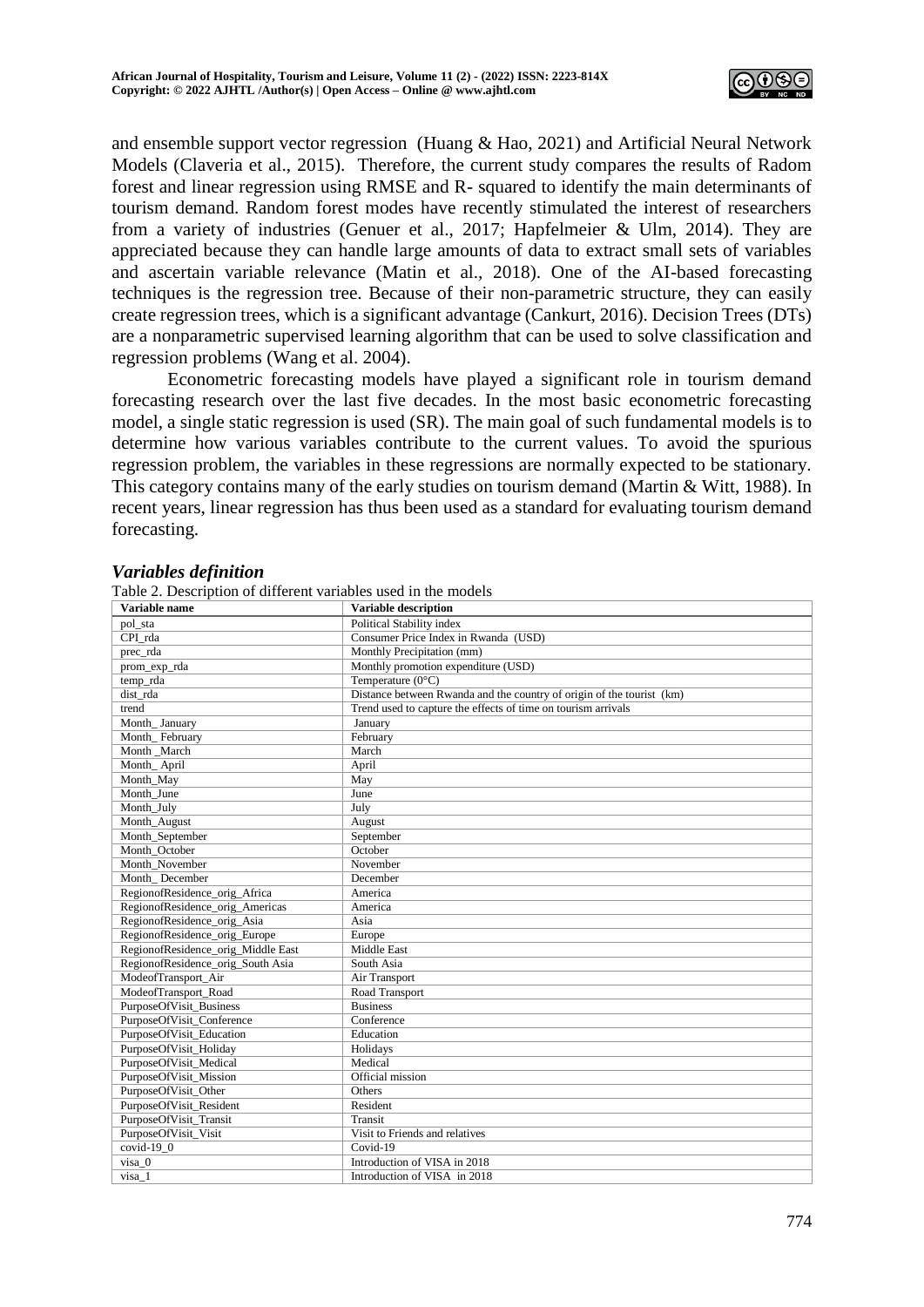

**Dependent variable**: The total numbers of arrivals by purpose of visit has been consistently used as the dependent variable (Peng et al., 2015; Kim et al., 2018).

**Independent variables**: Various independent variables were included in the models to evaluate their degree of importance to explain the total number of tourism arrivals.

These variables include consumer price index (USD) that is used as a proxy of price (Peng et al., 2014; Kim et al., 2018), tourism promotion expenditure incurred by Rwanda Development Board (Adeola et al., 2018; Peng et al., 2015); temperature (0°C) and precipitation (mm) (Kumar, 2020; Tavares & Leitao, 2017), distance (Km) (Tatoglu & Gul, 2019 ; Permatasari & Padilla ,2020); political stability index (Peng et al., 2015; Vanegas et al., 2020); trend to capture the effect of time on the total number of arrivals; a dummy variable to capture the effect of the introduction of VISA on arrivals since January 2018; a dummy variable to capture the effects of COVID-19; dummy variables to capture the effect of different modes of transports ; dummy variables to capture the effect of different regions of tourists' residence and the dummy variables to capture the effect of the months of the year.

#### **Results and discussion**

The aim of this research was to identify factors that influence tourism demand using machine learning techniques. The results of random forest and linear regression models on both the train and test sets were compared using Root Mean Square Error (RMSE) and R-Squared to determine the extent to which different variables included in the model can better contribute to the prediction of tourism demand.

The evaluation of the level of accuracy of each model used in the current study plays a critical role to determine the extent to which each model can accurately predict the determinants of tourism demand. This is accomplished by comparing the actual values to the projected values of the model. The generalization of the model to the new data should also be assessed, which is accomplished by dividing the dataset into two sets, one for training set and the other for testing set. In the current study, the most commonly used approaches for evaluating model accuracy, Root Mean Square Error (RMSE) and R-square  $(R^2)$  were used.

The standard deviation of the residuals is defined as the Root Mean Square Error (RMSE) (prediction errors). Before calculating the RMSE, the errors need to be squared to reduce the variance. The differences between the expected and actual values are referred to as residuals. The RMSE is among the most commonly used measures of the distribution of residuals. The root mean square error (RMSE) plays an important role to minimize errors while forecasting in the case of severe variances or residuals.

 $R^2$ : The R-square (R<sup>2</sup>) is a statistical measure of how much variance is accounted for in a relationship between two (or more) variables. This metric shows how well a model fits the data and how closely projected values match actual values. The R squared values vary from 0 to 1, with 0 indicating that the model does not match the data and 1 indicating that the model fits the data well (100 percent).

## *The results of model evaluation*

To test generalizability of the model to new data, the data was divided into two parts: one for training and one for testing the trained model. The train set consisted of data from January 1, 2007 to May 31, 2019, while the test data ranged from June 1st, 2019 to September 1st, 2021.

Table 2 displays the outcomes of model evaluation for both the training and test sets. On a training set, the root mean squared error of linear regression is 0.434. The R-square of linear regression is 0.811 on the train set and -5.047 on the test set. The linear regression model can accurately predict the number of tourist visitors on the train set with an accuracy of 81 percent, but it failed to predict tourism demand using data on the test set.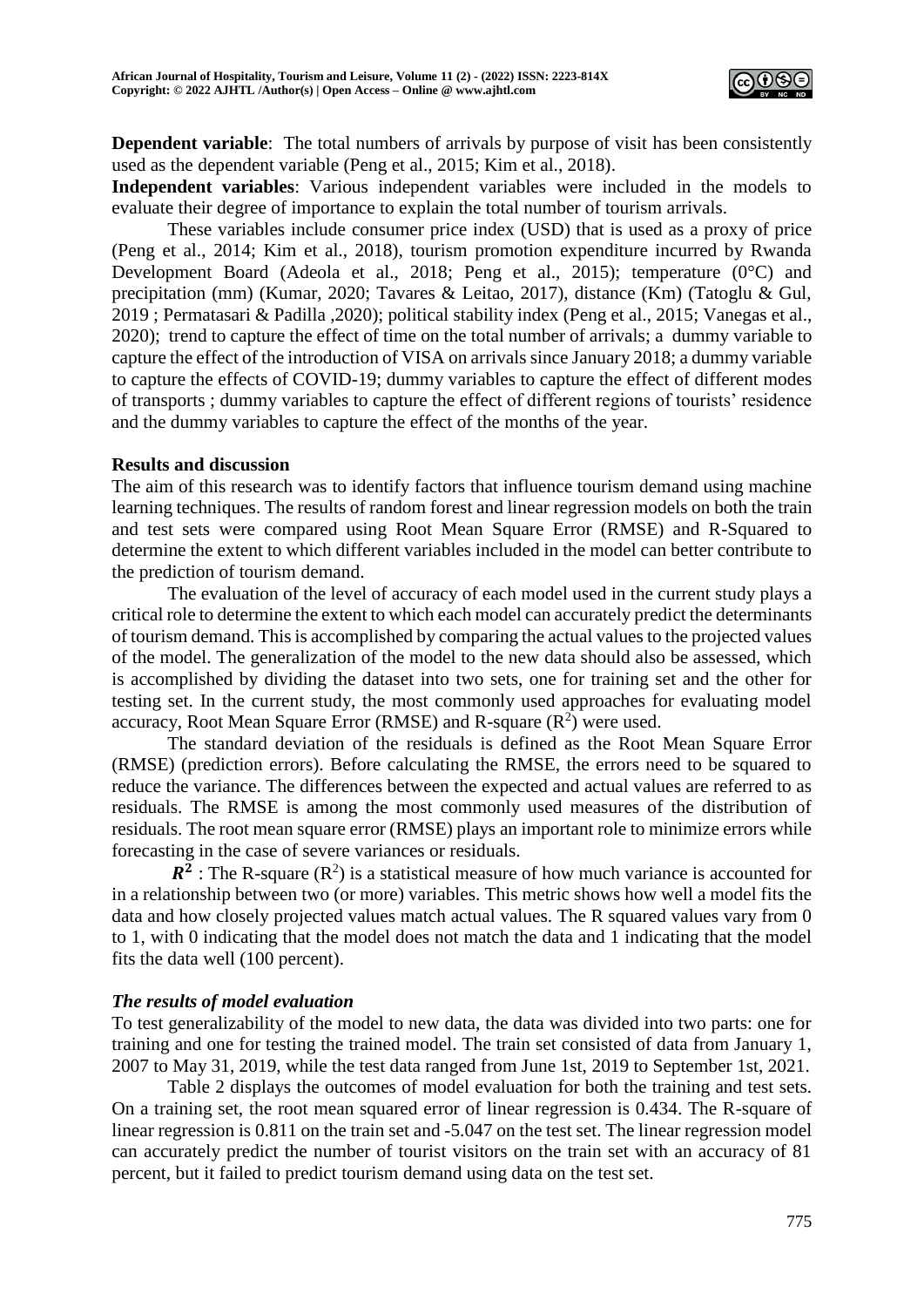

| Model                    | Set   | <b>RMSE</b> | R-square |  |  |
|--------------------------|-------|-------------|----------|--|--|
| <b>Linear Regression</b> | Train | 0.434       | 0.811    |  |  |
|                          | Test  | $2.25E+11$  | $-5.047$ |  |  |
| <b>Random Forest</b>     | Train | 0.2211      | 0.951    |  |  |
|                          | Test  | 0.529       | 0.719    |  |  |

Table 3: Model evaluation results

The root mean squared error of the random forest is 0.2211 on a train set and 0.529 on a test set. In the same vein, the R-square of the random forest is 0.951 on a train set and 0.719 on a test set. This means that the model can accurately predict the number of tourist visitors at a level of 95 percent on the train set and 72 percent on the test set. As a result, despite the training set containing data with different behavior than the previous time due to the effects of COVID-19 on tourism arrivals, the model made better predictions on both the training set (95 percent) and the test set (72 percent).

## *Features importance using random forest*

Figure 1 below portrays the feature importance of different variables to explain the number of tourism arrivals using random forest. As indicated by the figure, the main variables to explain the total number of arrivals are temperature (26 percent); consumer price index (25 percent); political stability (8.8 percent); distance (7.5 percent); precipitation (7.3 percent); region of Residence-Africa (8.7 percent); promotion expenditure (4 percent) and region of Residence-Europe (4 percent).



Figure 1. Factors affecting tourism demand

Unlike Africa (8.7 percent) and Europe (4percent), other regions of residence such as America (0.06%), South Asia (0.04) and Middle East (0.01%) appeared to have a relatively small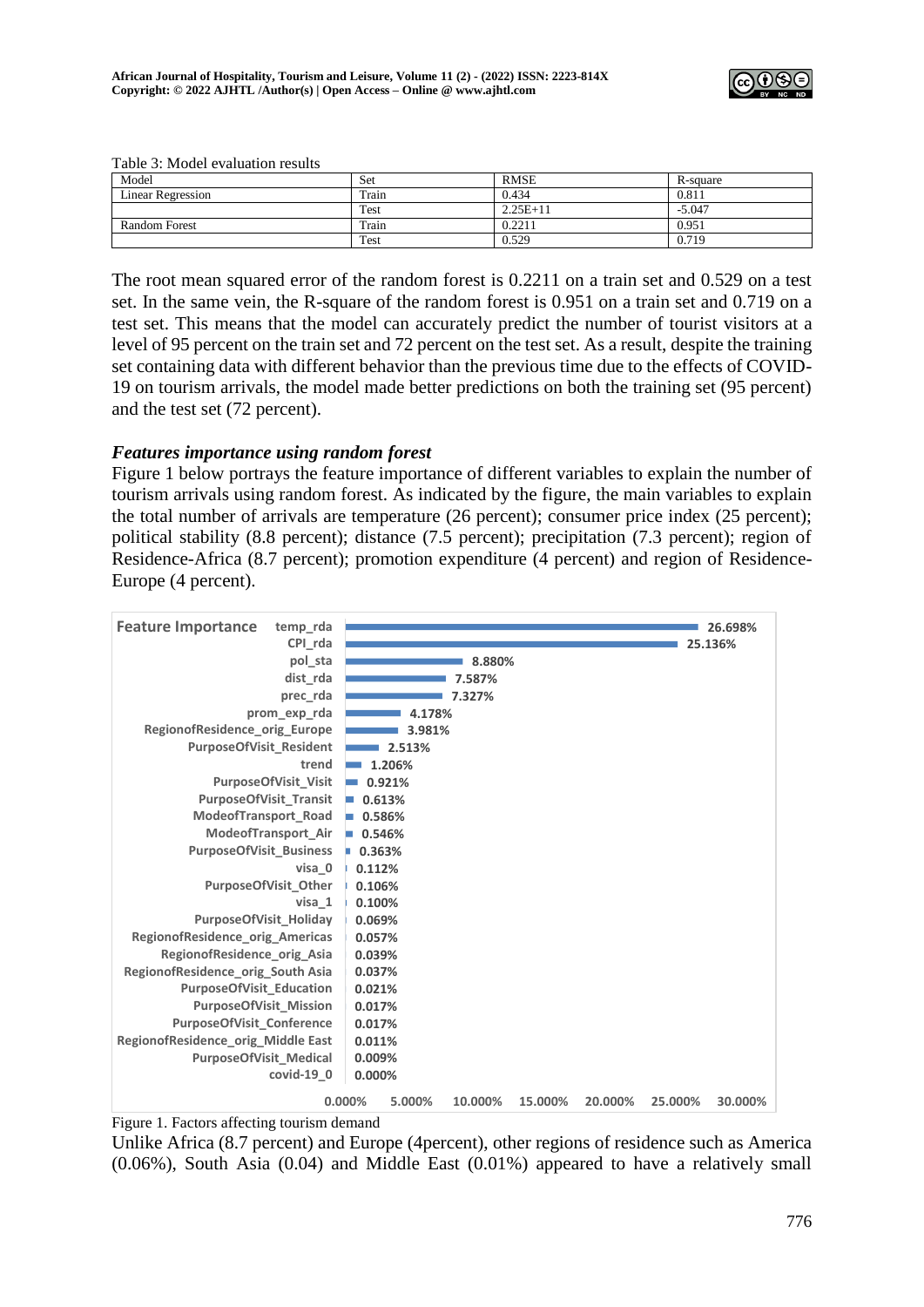

influence on the number of arrivals. Other regions of residence, such as America (0.06%), South Asia  $(0.04)$ , and the Middle East  $(0.01\%)$ , appeared to have a relatively small influence on the number of tourism arrivals in contrast to Africa (8.7%) and Europe (4%). Though the main purpose visits have a relatively small explanatory power compared to other important factors, the main purposes of visit that outperformed others include residents (2.5%); visits to friends and relatives (0.99%); transit (0.61%) and business (0.36%). Though the introduction of the VISA on arrival policy has a relatively small explanatory power (0.1%) when compared to other important factors, its explanatory power remains rrlatively significant in influencing tourism arrivals. Though the trend has been among important features to explain tourism arrivals (1.21%), various months of the year had very little influence on the number of tourism arrivals compared to other important factors that were identified to impact the total number of tourism arrivals (see table 2 below). Surprisingly, COVID-19 in general had very little impact on tourism arrivals. One possible reason for explaining this is that since the outbreak of COVID-19, the government of Rwanda has been putting in place COVID-19 containment measures that are in favour of the tourism sector, and this is evident because the tourism sector is among the main contributors to GDP and job creation.

| <b>Variable</b>                                       | Feature importance (%) |
|-------------------------------------------------------|------------------------|
| Temperature                                           | 26.7                   |
| Consumer price Index Rwanda                           | 25.14                  |
| Political stability                                   | 8.88                   |
| Region of Residence-Africa                            | 8.76                   |
| Distance between the country of origin and Rwanda     | 7.59                   |
| Precipitation in Rwanda                               | 7.33                   |
| Promotion expenditure                                 | 4.18                   |
| Region of residence -Europe                           | 3.98                   |
| Purpose of visit-Residents                            | 2.51                   |
| trend                                                 | 1.21                   |
| Purpose of visit-Visit to Friends and Relatives (VFR) | 0.92                   |
| PurposeOfVisit_Transit                                | 0.61                   |
| Mode of Transport-Road                                | 0.59                   |
| Mode of Transport-Air                                 | 0.55                   |
| Purpose of visit -Business                            | 0.36                   |
| $visa$ 0                                              | 0.11                   |
| Purpose of Visit-others                               | 0.11                   |
| visa 1                                                | 0.10                   |
| Purpose of visit-Holidays                             | 0.07                   |
| Region of residence-America                           | 0.06                   |
| Region of residence-Asia                              | 0.04                   |
| Region of Residence_orig_South Asia                   | 0.04                   |
| Purpose of visit-Education                            | 0.02                   |
| Purpose of visit-Mission                              | 0.02                   |
| Purpose of visit-Conference                           | 0.02                   |
| August                                                | 0.02                   |
| July                                                  | 0.01                   |
| January                                               | 0.01                   |
| Region of Residence -- Middle East                    | 0.01                   |
| November                                              | 0.01                   |
| March                                                 | 0.01                   |
| Purpose of Visit-Medical                              | 0.01                   |
| May                                                   | 0.01                   |
| April                                                 | 0.01                   |
| December                                              | 0.01                   |
| October                                               | 0.01                   |
| June                                                  | 0.01                   |
| February                                              | 0.00                   |
| Month_September                                       | 0.00                   |
| $covid-19$ 0                                          | 0.00                   |

| Table 4. Estimating determinants of tourism demand using Random Forest |  |  |  |  |  |
|------------------------------------------------------------------------|--|--|--|--|--|
|------------------------------------------------------------------------|--|--|--|--|--|

# *Conclusions*

The purpose of the current study was to determine factors affecting tourism demand using machine learning techniques. The random forest model outperformed the linear regression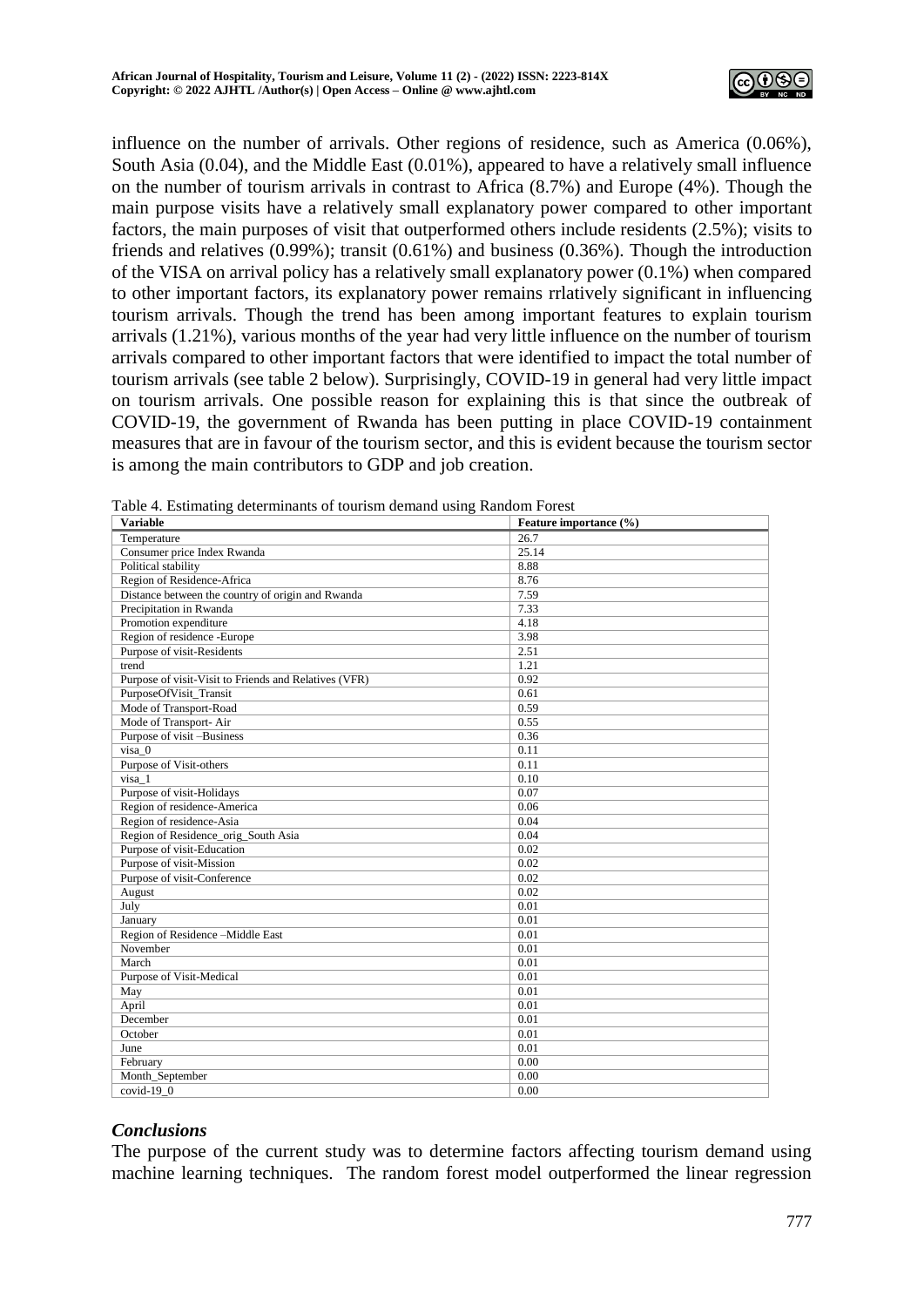

model on both the train and test sets. The linear regression model was able to accurately predict the number of visitors on the train set but failed to better predict tourism demand using data on the test set. Unlike linear regression, the random forest models made better predictions on both the training and test sets, despite the fact that the test set contained data with different behaviors than the previous time due to the effects of COVID-19 on tourism arrivals.

Climate (Kumar et al., 2020), consumer price index (Peng et al., 2015), political stability (Vanegas et al., 2020), distance, promotion expenditure (Adeola et al., 2018), and region of residence are all important factors in explaining total arrivals. The findings of the current research, therefore, provide additional evidence for the effectiveness of the AI based models to improve tourism demand forecasting compared to linear regression models.

As the introduction of the visa on arrival policy has proven to have some influence on the total number of tourism arrivals, more policy reforms need to be thought through especially targeting the promotion of various forms of inbound and outbound tourism that are still underdeveloped such as cultural tourism, community-based tourism, medical tourism and sport tourism. One of the most significant findings to emerge from this study is that promotion expenditure was statistically significant to explain the number of arrivals. Therefore, policymakers need to double efforts to expand and sustain ongoing tourism promotion campaigns such as visiting Rwanda, Tembera URwanda, Kwita Izina especially targeting inbound tourism and some regions of world from which Rwanda has proven to attract a relatively small number of tourists. Another major finding that emerged from this study is that climate appears to be one of the most important factors to attract tourists. This implies that policymakers should enhance and sustain ongoing policy reforms geared towards environment and biodiversity protection.

This study was limited by the absence of highly frequent data, such as daily data. The initial plan was to use highly frequent data, such as weekly or daily data. However, given that daily data is not consistently collected, it appeared hard to use it. Therefore, future research would explore the possibility of using high-frequency data to improve the efficiency of the tourism demand forecasting models. The study is also limited by the lack of information on monthly data on variables such Gross Domestic Product and exchange range, demographic information of the respondents, the price of substitutes and the visitor's travel habits and the visitor tastes and preferences. Therefore, further work needs to be done to establish whether the inclusion of these variables would improve the predictive power of the AI based models to predict tourism demand. More broadly, research is also needed to explore emerging topics in the context of Rwanda such as inbound tourism, medical tourism, cultural tourism and sport tourism.

#### *Acknowledgements*

My special thanks go to the African Centre of Excellence in Data Science-ACEDS, University of Rwanda for having offered financial support. I also extend my sincere appreciation to my PhD Supervisors, Prof. Herman Musahara and Dr. Edouard Musabanganji for their continuous support throughout my research journey.

## *References*

- Abedtalas, M. (2015). The Determinants of Tourism Demand in Turkey. *Journal of Economics and Behavioral Studies*, 7(4), 90-105.
- Adeola, O., Boso, N. & Evans, O. (2018). Drivers of International Tourism Demand in Africa. *Business Economics,* 53(1), 25-36.
- Adeola, O., Boso, N. & Evans, O. ( 2018). Drivers of International Tourism Demand in Africa. Business Economics, 53(1), 25-36.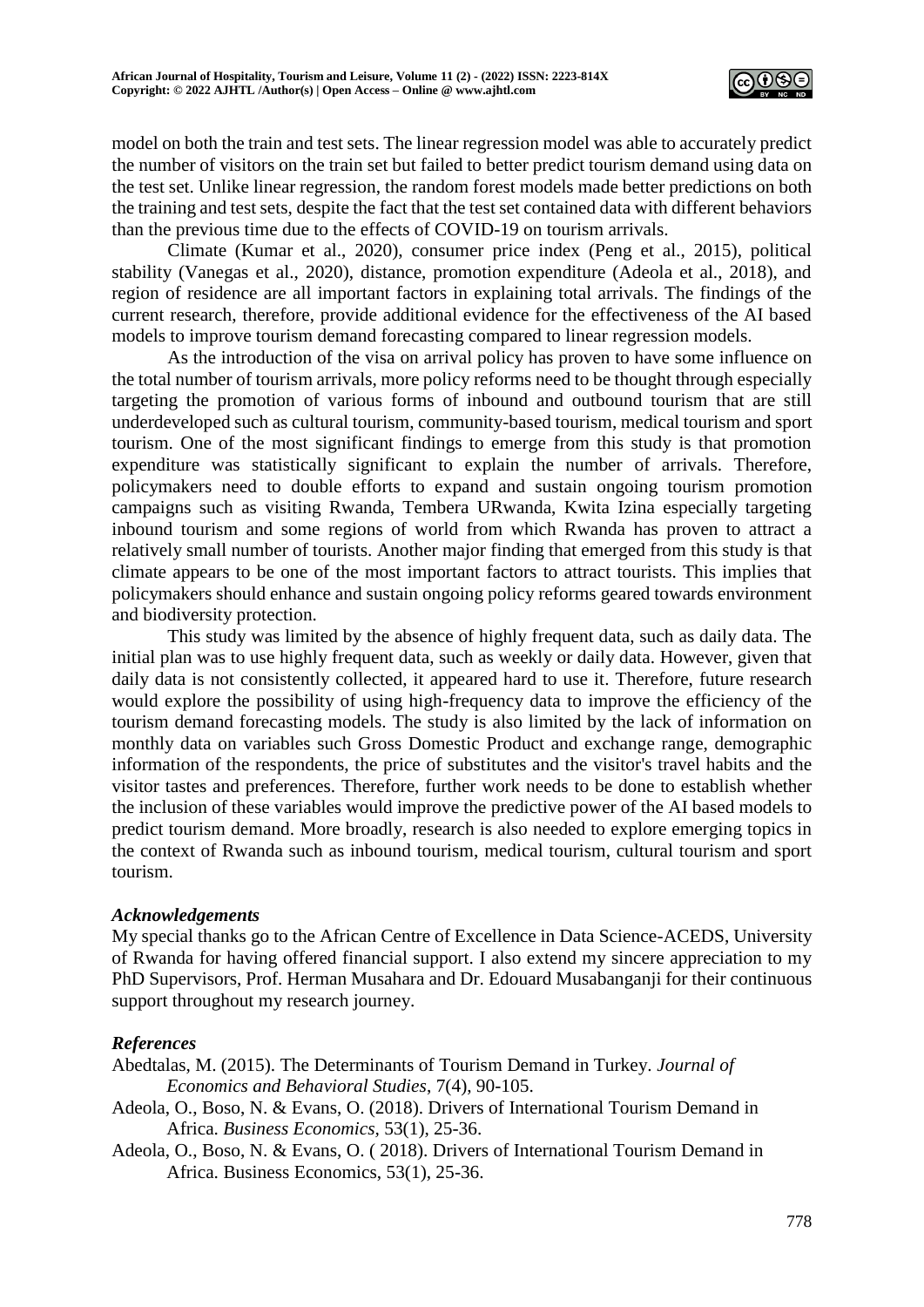

- Agyeiwaah, E. & Adongo, R. (2016). Identifying Core Determinants of Tourism Demand in Hong Kong Inbound Markets. *International Journal of Tourism Cities*. 2(1), 17-28.
- Chen, C. F. & Rothschild, R. (2010). An Application of Hedonic Pricing Analysis to the case of Hotel Rooms in Taipei. *Tourism Economics*, 16(3), 685-694.
- Claveria, O., Monte, E. & Torra, S. ( 2015). A new Forecasting Approach for the Hospitality Industry. *International Journal of Contemporary Hospitality Management.*
- Clewer, A., Pack, A. & Sinclair, M. T. ( 1992). *Price Competitiveness and Inclusive Tour Holidays in European Cities. Price competitiveness and Inclusive Tour Holidays in European Cities*. Available at

https://www.cabdirect.org/cabdirect/abstract/19921896611 [Retrieved 19 May 2022].

- Crouch, G. I. ( 1994). The Study of International Tourism Demand: A Review of Findings. *Journal of Travel Research*, 33(1), 12-23.
- Crouch, G. I. (1992). Effect of Income and Price on International Tourism. *Annals of Tourism Research,* 19(4), 643-664.
- Dogru, T., Sirakaya-Turk, E. & Crouch, G. I. (2017). Remodeling International Tourism Demand: Old Theory and New Evidence. *Tourism Management,* 60, 47-55.
- Dwyer, L., Forsyth, P. & Papatheodorou, A. (2011). Economics of Tourism. Goodfellow Publishers Ltd.
- Habibi, F. ( 2017). The Determinants of Inbound Tourism to Malaysia: A Panel Data Analysis. *Current Issues in Tourism*, 20(9), 909-930.
- Huang, B. & Hao, H. ( 2021). A Novel two-Step Procedure for Tourism Demand Forecasting. *Current Issues in Tourism*, 24(9), 1199-1210.
- Khoshnevis Yazdi, S. & Khanalizadeh, B. ( 2017). Tourism Demand: A Panel Data Approach. *Current Issues in Tourism,* 20(8), 787-800.
- Kilimci, Z. H., Akyuz, A. O., Uysal, M., Akyokus, S., Uysal, M. O., Atak Bulbul, B. & Ekmis, M. A. ( 2019). *An Improved Demand Forecasting Model using Deep Learning Approach and Proposed Decision Integration Strategy for Supply Chain. Complexity*. https://doi.org/10.1155/2019/9067367
- Kim, J., Lee, C. K. & Mjelde, J. W. (2018). Impact of Economic Policy on International Tourism Demand: The Case of Abenomics. *Current Issues in Tourism*, 21(16), 1912- 1929.
- Kumar, N., Kumar, R. R., Patel, A., Hussain Shahzad, S. J. & Stauvermann, P. J. (2020). Modelling Inbound International Tourism Demand in Small Pacific Island Countries. *Applied Economics*, 52(10), 1031-1047.
- Law, R. (2000). Back-Propagation Learning in Improving the Accuracy of Neural Networkbased Tourism Demand Forecasting. Tourism Management, 21(4), 331-340.
- Lim, C. ( 1997). Review of International Tourism Demand Models. *Annals of Tourism Research*, 24(4), 835-849.
- Magableh, I. K. & Kharabsheh, R. ( 2013). Antecedents of Local Demand for Domestic Tourism in Jordan. *International Journal of Culture, Tourism and Hospitality Research*, 7(1), 97-92.
- Martins, L. F., Gan, Y. & Ferreira-Lopes, A. ( 2017). An Empirical Analysis of the Influence of Macroeconomic Determinants on World Tourism Demand. *Tourism Management*, 61, 248-260.
- Martin, C. A. & Witt, S. F. (1988). Substitute Prices in Models of Tourism Demand. *Annals of Tourism Research*, *15*(2), 255–268.
- Muryani, M., Permatasari, M. F. & Padilla, M. A. E. (2021). Determinants of Tourism Demand in Indonesia: A panel Data Analysis. *Tourism Analysis*, 26(2-3), 2-3.